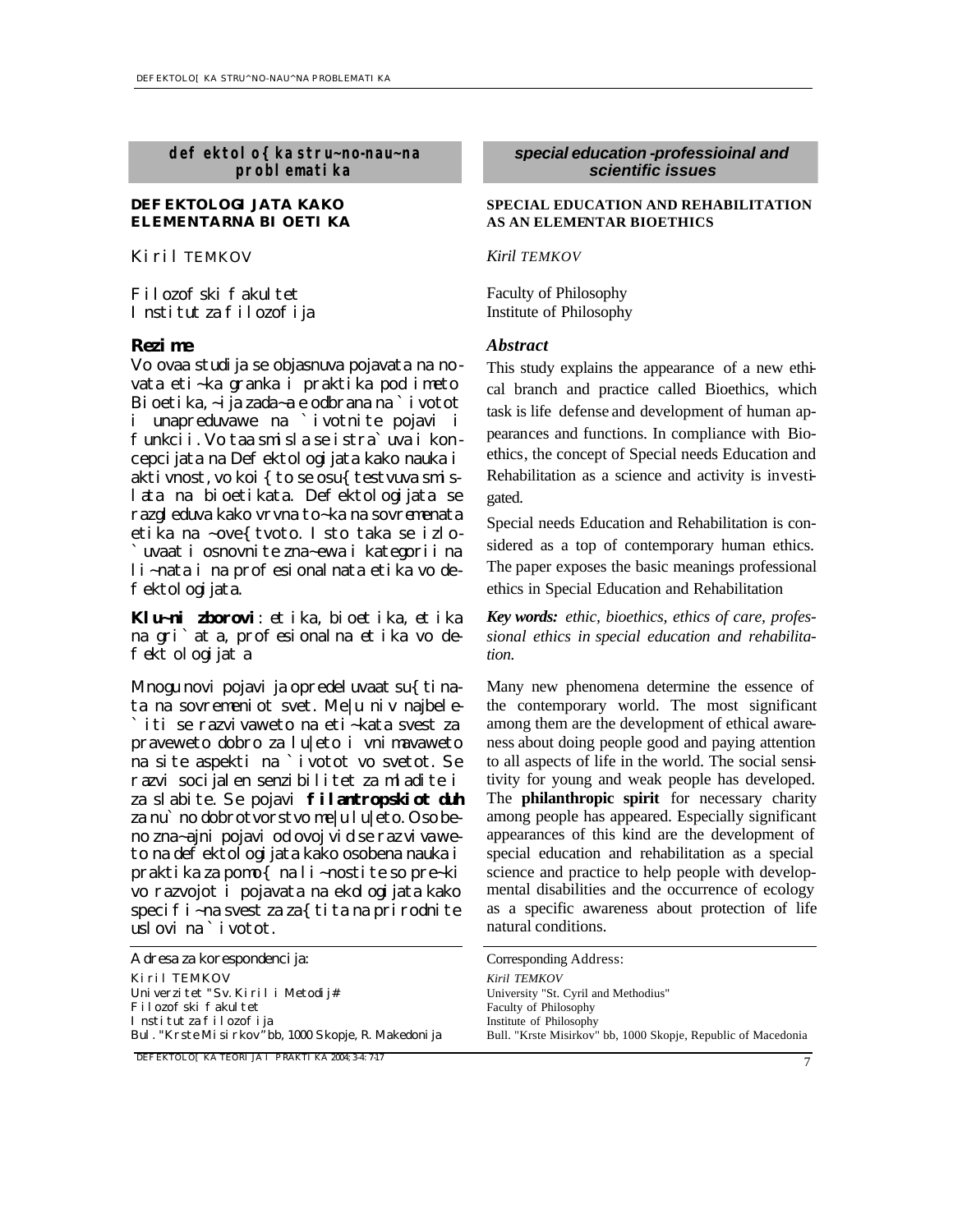Ovie osobeni moralni soznanija i dejstva se bazi~ni gradbeni elementi za eden nov vid filozofija na `iveeweto pod imeto "bioetika#.

# *Bioetikata kako nova etika Bioethics as a new ethics*

Bioetikata e edna od najzna~ajni te aktivnosti na sovremenoto ~ove{tvo i edna od najva`nite nauki na dene{ninata i na utre{ninata. Taa pretstavuva simbioza od biolo{ki i eti~ki pogledi. So nea se ispolnuvaat novite op{to~ove~ki potrebi za pojasna svest za problemite vo sferata na vitalnosta i za odgovornosta na lu|eto za za~uvuvawe i za unapreduvawe na `ivotot.

Bioetikata e nov vid va`na prakti~na etika na ~ove{tvoto. Prakti~nata etika se odnesuva na ona { to se smeta deka e nu`no i najdobro da se pravi. Stanuva zbor najnapred za razmisluvaweto za sostojbite i za problemite, za vrednostite i idealite, za vladeeweto na ~ovekot, za vistinskoto dejstvuvawe spored principite na **Dobroto i Zloto**. Potoa, op{ tite eti~ki soznanija se sveduvaat na konkretno dejstvuvawe, izbranite vrednosti se pretvoraat vo normi, a eti~kata pozicija stanuva sekojdnevno op{ to soodvetno moral no postapuvawe.

Prakti~nata etika se narekuva i "primeneta etika#, "normativna etika#, "`ivotna etika#, "gra|anska etika#, "etika na sekojdnevieto#. Vo nea se rasprava za konkretni problemi. Taa pretstavuva moral na konkretni lu|e. Niz prakti~nata etika se potvrduva golemata uloga na li~nosta vo eti~kata vizija, vrednuvawe i dejstvuvawe. Li~nosta e eti~ki faktor i sila, koja na elementite na opstojot im dava ~ove~ka i eti~ka dimenzija. Od li~nosta zavisi dali ~ovekoviot odnos, od nesvesnost i avtomatizam, }e se presvrti vo serioznost i odgovornost, a obi~noto `iveewe-koe pri se $ga\{$ niot golem razvitok i mo}  $\{$ to ja imaat lu|eto-lesno mo`e da se izrazi kako negri`a i uni{tuvawe, }e izrasne vo **qubov za `ivotot i za ~ovekot** i vo efikasno dejstvuvawe za nivna polza.

Niz prakti~nata etika se osloboduvaat

These special moral knowledge and activities are fundamental elements for the new type of philosophy of living called "bioethics"*.*

**Bioethics** is one of the most important activities of the contemporary humanity and one of the most significant sciences of the present and the future. It is a symbiosis of biological and ethical views, it helps to realize the new common human needs for clearer consciousness of the problems in the sphere of vitality and human responsibility to protect and improve life.

Bioethics is a new kind of important practical ethics of humanity. Practical ethics refers to what is considered necessary and best done. Firstly, it is thinking about conditions and problems, values and ideals, human behavior, real activity according to the principles of **Good and Evil**. Furthermore, the common ethical awareness leads to concrete activities, chosen values change to norms, and the ethical position becomes everyday common appropriate moral behavior.

Practical ethics is called "applied ethics", "normative ethics", "life ethics", "civil ethics", and "everyday life ethics". It discusses concrete issues; it represents the moral of particular people. The great personality's role in the ethical vision, valuation and activity is acknowledged through practical ethics. This is ethical factor and power, which gives human and ethical dimension to the elements of survival. It is up to the personality whether the human relationship, from unconsciousness and automatism, will change to seriousness and responsibility, and the ordinary living – due to the present great development and power of people can easily be expressed as careless and destructive, will grow up with **love for life and humans** and in effective activity for their benefits.

Through practical ethics, the human capacity for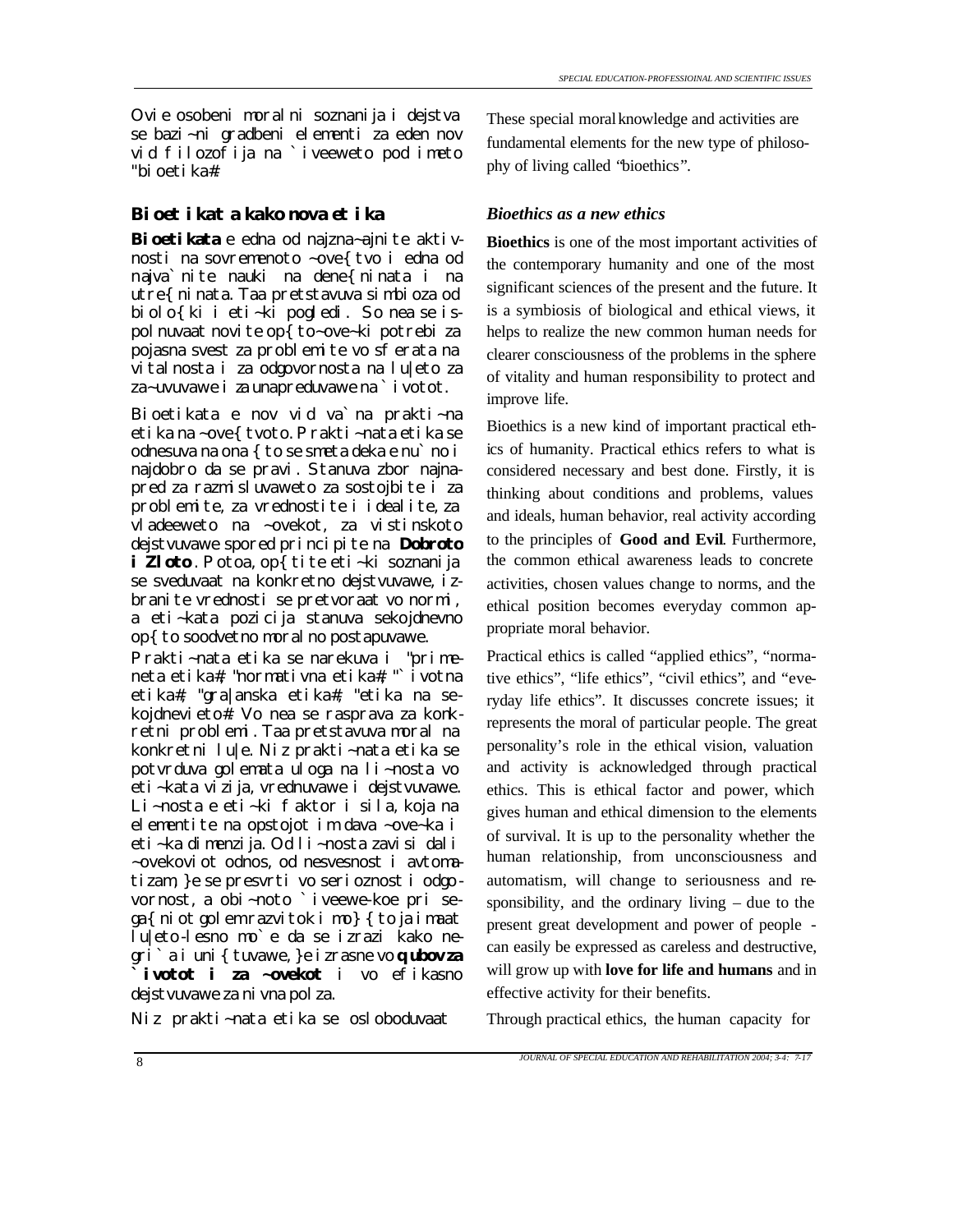kapacitetite na ~ovekot za realno eti~ko tvore{tvo za svoe dobro i za dobroto na drugite lu|e, za bliskite i za bli`nite, za onie okolu nego i za seto ~ove{tvo. Najzna-~ajnite oblasti na sovremenata prakti~na etika se odnesuvaat na socijalniot moral, na semejnata, ekonomskata i na politi~kata etika; a na prvo mesto e bioetikata, koja pretstavuva celina so va`nite formi na etikata na zdravjeto, a me|u niv posebno mesto zazemaat ekolo{ kata etika i defektol ogi jata.

Bioetikata e nov eti~ki poim. Go sozdal amerikanskiot nau~nik so holandsko poteklo Van Renselar Poter vo 1971 godina.

Toj prvpat go upotrebil vo knigata "Bioe tikata-most kon utre{ninata#. Za tri decenii toj stana eden od najpoznatite i najva` ni nau~ni i eti~ki poimi. Novata eti~ka disciplina bioetika-doa|a od zborot *bios*, {to zna~i *`ivot-*a taa e nauka za odgovornosta na ~ovekot za razbiraweto i za za{ titata na `ivotot i na `ivotnite formi. Bioetikata pobara lu|eto da bidat seriozni pred golemite pra{awa na na{ite prirodni osnovi, naso~uvaj}i gi kon sozdavawe i vodewe ~ist i dobar `ivot. Taa gi pottiknuva na anga`man vo unapreduvawe na vitalnata osnova na ~ove~koto opstojuvawe.

Iako bioetikata ~esto se razviva kako medicinska etika, duri nekoi ja identifikuvaat so nea, nejzinata smisla e mnogu po{iroka. Bioetikata stana najzna~ajna eti~ka disciplina na dene{ninata, a mo ebi i najva` na nauka za ~ove{ tvoto denes. Bioetikata istovremeno e osnova za univerzalizacija na sovremenata etika. Taa se gradi kako edinstven vrednosen sistem, so isti moralni normi za site lu|e na svetot. Bioetikata e internacionalna disciplina i praktika-gi povrzuva lu|eto vo ista moralna zaednica, uka`uvaj}i im na prvata osnova na nivnata egzistencija i baraj}i od niv zaedni~ka akcija za za~uvuvawe i unapreduvawe na `ivotot.

Temite i oblastite na bioetikata poka- `uvaat deka nejzinite problemi i istra- `uvawa prete`no se skoncentrirani vrz

real ethical work for one's and other people welfare, is released. The most significant areas of the contemporary practical ethics refer to social moral, family, economic and political ethics; the first place belongs to the bioethics, which is a whole of important forms of health ethics, with special place for the ecological and special education and rehabilitation ethics.

Bioethics is a new ethical concept, created by the American scientist of Dutch origin, Van Renselar Poter, in 1971. He used it for the first time in his book *Bioethics-a bridge for tomorrow.* It has become one of the best-known and most significant scientific and ethical concepts for the last three decades. The new ethical discipline – bioethicsoriginates from the word *bios*, which means *life -* a science for human responsibility for understanding and protection of life and its forms. Bioethics requires people to be serious for the great issues of natural basics, directs them towards creating and leading pure and good life, stimulates them to engage themselves in improving the vital basics of human existence.

Although bioethics often develops and it is even identified with medical ethics, its concept is much broader. Bioethics has become the most significant ethical discipline of present time, and it is maybe the most essential science of humanity. At the same time, bioethics is basics for contemporary ethics universality. It builds itself as a unique valuable system with the same moral norms for people worldwide. Bioethics is an international discipline and practice - it connects people in the same moral community, showing them the first basics of their existence and requiring from them a joint action for life protection and improvement.

The topics and areas of the bioethics indicate that its issues and research are primarily concentrate on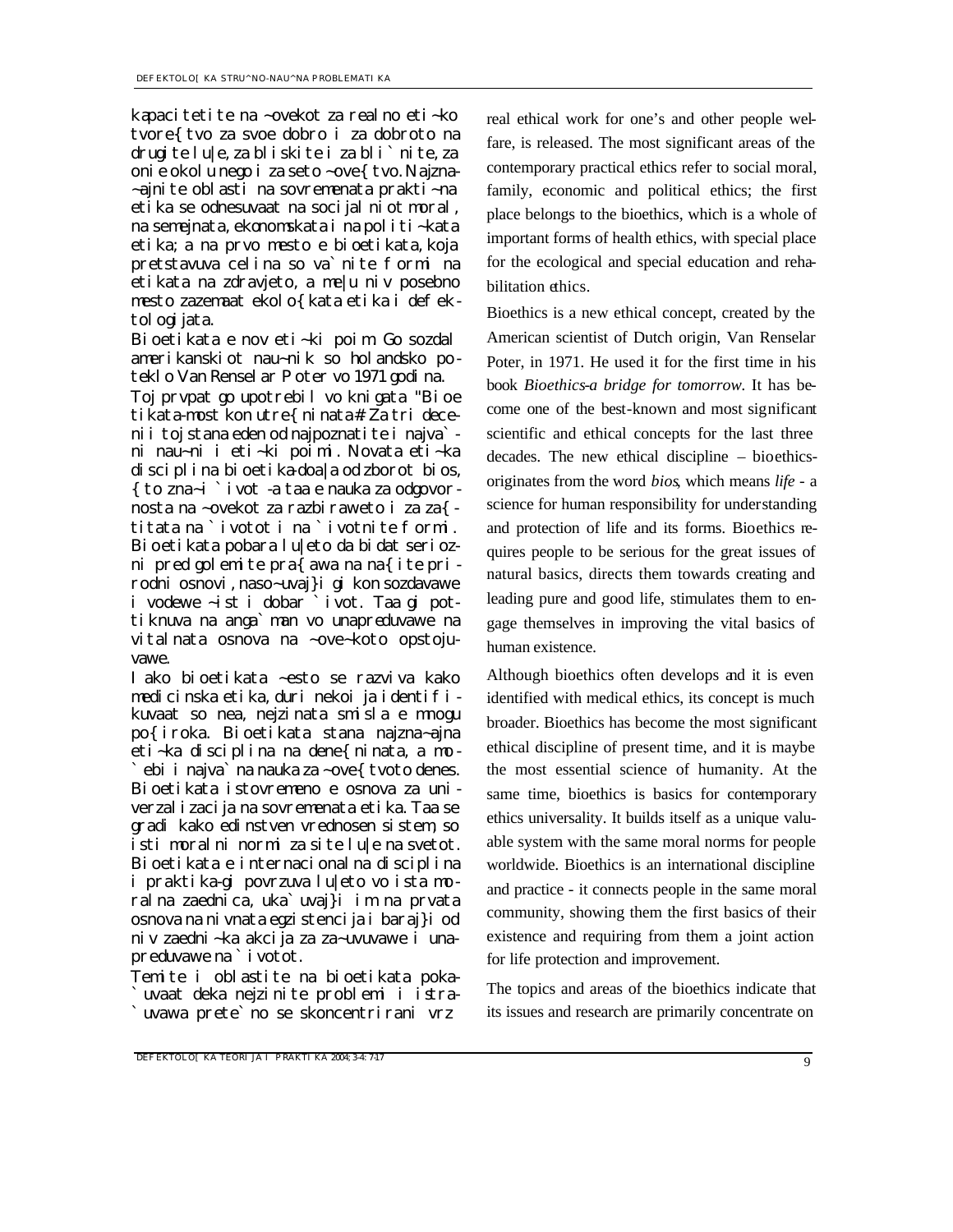odnosot me|u tri golemi `ivotni kategorii: **@ivot**, **Priroda** i **Li~nost**. Kako organski su{tini, tie sega stanuvaat i eti~ka tema, me|usebno se povrzuvaat vo nu`na eti~ka relacija. Bioetikata od @ivotot, Prirodata i Li~nosta pravi edna duhovna celost, sozdavaj}i nivno neraskinlivo edinstvo i kreiraj}i eti~ka dimenzija na anga`man na lu|eto za niv, da gi za{tituvaat i unapreduvaat.

Osnovnata bioeti~ka norma glasi: "^uvaj go `ivoto!# Principot na doblesno, pravilno ~ovekovo vladeewe i na za{tita na `ivotot vo site negovi formi i obem najdobro go izrazuva {irokata bioeti~ka norma:

"Ne povreduvaj ni edno ` i vo su{ testvo. Ne pravi ni{to {to mo`e da im predizvika stradawe i smrt na `ivite su{ testva. Vo dejnosta vgradi ideja i cel za za{tita na prirodata. Unapreduvaj gi site elementi na prirodata. ^uvaj ja i ne tro{i ja bezrazumno. Vnimavaj na lu|eto i na drugite `ivi su{testva i ~uvaj gi. ^uvaj si go zdravjeto i zdravjeto na site lu|e. Pomagaj im na site. Znaj deka od mo}ta na ~ovekot i od negovite pravilni dejstva zavisat dobriot `ivot i opstanokot na `ivotot na planetava!#

# *[to e defektologijata? What is Special Education*

Su{tinski karakteristiki na bioetikata se qubovta kon `ivotot i pomo{ ta da opstanat i da se razvivaat site `ivotni formi. Toa e vidlivo vo `elbata za prifa}awe na licata so pre~ki vo razvojot i vo vlo`uvaweto usilbi da im se ovozmo`i na stradalnicite da `iveat isto kako i onie koi nemaat vakvi fizi~ki, setilni i du{ evni patila. Vo ~ove{ tvoto ima mnogu nasilstvo, eksploatacija, neprijatelstva i vojni. Od toj aspekt, toa ne izgleda mnogu dobro. Najniskite strasti go postavuvaat ~ovekot nasproti lu|eto i nasproti drugi te prirodni su{testva. No ~ove{tvoto ima i podobar izgled. Toa znae da go kontrolira lo{oto povedenie i saka da manifestira dobra volja kon site `ivotni pojavi.

the relationship of the three large life categories: **Life, Nature and Personality.** As organic essences, now they become an ethical theme, joint together in a necessary ethical relation. Bioethics makes a spiritual totality of Life, Nature and Personality, creating their unbreakable unity and ethical dimension of people's engagement for them in order to protect and improve them.

The basic bioethical norm says – "Take care of life"! The principle of virtuous, right human behavior and life protection with its forms and quantity expresses best the broad bioethical norm:

"Do not harm any living being. Do not do anything that may cause sufferings and death to living beings. Build up the idea of nature protection in your activity. Develop all nature elements. Take care of nature and do not waste it unreasonably. Take care of people and other living beings. Take care of your and other people's health. Help everybody. Be aware that good life and its survival on this planet depend on the human power and right activities."

# *and Rehabilitation*

The essential characteristics of bioethics are love for life and assistance for survival and development of all life forms. It is obvious in the will for acceptance of people with developmental disabilities and the attempts to enable these sufferers to live their lives in the same way as people without physical, sensual and spiritual sufferings.

Humanity experiences violence, exploitation, hostility and wars. It does not sound good from this aspect. The lowest passions put man opposite people and other natural beings. Humanity has also better look. It controls bad behavior and wants to manifest good will towards all life appearances.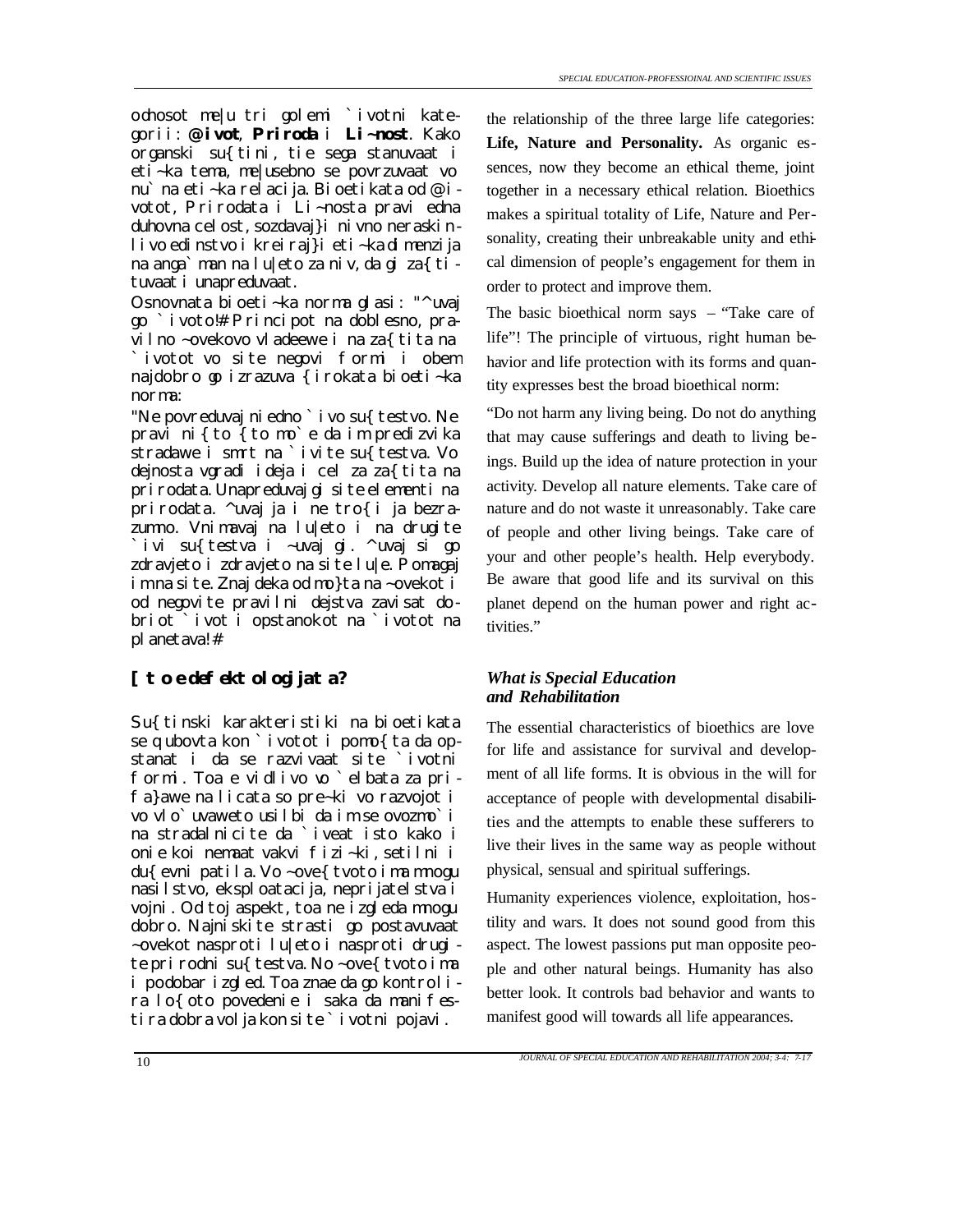Lu|eto gi omeknuvaat svoite pozicii kon drugite lu|e i `ivotni formi na Zemjata; go osoznavaat zna~eweto na `ivotnoto edinstvo na celiot svet i im davaat poddr{ka na poslabite; so~uvstvuvaat so onie {to imaat vitalni maki i im pomagaat na onie koi se zasegnati od raznite vidovi `ivotni patila.

Denes vo ~ove{ tvoto voznikna potrebata od spravedlivi moralni principi. Se razbudi svesta za neophodnosta od visoka moralna praktika, koja lu|eto }e gi pottiknuva na po~ituvawe na Dobroto i na eti~ka kreacija kon unapreduvawe na siot `ivot. Etikata se obiduva da rodi ~uvstvo na odgovornost i na postojana moralnost vo du{ite na sovremenite lu|e. Vo taa smisla se razvija dejnosti, vo ~ii osnovi le`i eti~kata ideja. Takva e defektologijata. Kako i sekoja pedagogija i medicina, ~ij e niven derivat, i toga{ koga moralniot skepticizam ja sugerira nebitnosta na moralnata doblest kako osnova za odnosite me|u lu|eto, defektologijata ne si gi napu{ta eti~kite pottici, od koi gi crpi energijata i viziite. Defektologijata e **izvorna bioetika** kako moralna gri`a i sesrdna odbrana na `i votot.

Defektologijata e isklu~itelno potrebna nauka i dejnost. Od site lu|e 10 do 15 otsto imaat pre~ki vo razvojot, vo fizi~kata konstitucija, vo dvi`eweto, vo dejnosta na setilata, vo komunikacijata, vo psihi~kata sila za razbiraweto i za dejstvuvaweto. Povredenite se, isto taka, lu|e kako i site drugi. Denes ne e mo`no da se vladeeme kako starite Spartanci, koi bezmilosno si gi frlale slabite bebiwa vo planinskiot dol. Ili da se zastapuvame za negativna evgenetika, koja saka da gi istrebi site {to ne izgledaat spored nekoj zamislen ideal. Ili da mislime isto kako onie koi dosega gi krieja invalidiziranite bra}a i sestrida `iveat pokraj niv kako `ivotin~iwa, dotepani i ta`ni, bez somilost za nivnite stradawa i nemo}. Defektologijata, koja po~na da se razviva pred 200 godini, denes stana edna od najzna~ajnite bioeti~ki funkcii na ~ove{ tvoto.

People soften their positions towards other people and life forms on the Earth; are aware of the meaning of world life unity and give support to weak; sympathize with those who have vital disabilities and help those who have different kinds of life sufferings.

The need for right moral principles has appeared in humanity. The consciousness of high moral practice has awakened and will stimulate people to respect Good and ethical creation towards life im provement. The ethics tries to bear sense of responsibility and constant morality in contemporary people's souls. Thus, activities in which basics lies the ethical idea have developed. Such is the Special Education and Rehabilitation. As Pedagogy and Medicine, which derivate Special Education and Rehabilitation is, and even when the moral skepticism suggests the unimportance of the moral value as the basics of human relationships, Special Education and Rehabilitation does not leave the ethical stimulus, where from it gains energy and visions. The Special Education and Rehabilitation is **authentic bioethics** as moral care and comprehensive defense of life.

The Special Education and Rehabilitation is exceptionally necessary science and activity. Out of all people, 10 to 15% have developmental disabilities in physical constitution, motion, sense activities, communication, psychic power of understanding and activity. Disabled people are human beings as others. Today it is not possible to behave as those from Sparta who mercilessly threw their weak babies in the gorge. Or to support the negative eugenics, which tends to destroy all who do not look like anticipated ideal; or to think the same as those who have hidden their disabled brothers and sisters living with them as small animals, finished off and sad, without mercy for their sufferings and weakness. The Special Education and Rehabilitation, which started developing 200 years ago, has become one of the most im portant bioethical functions of humanity.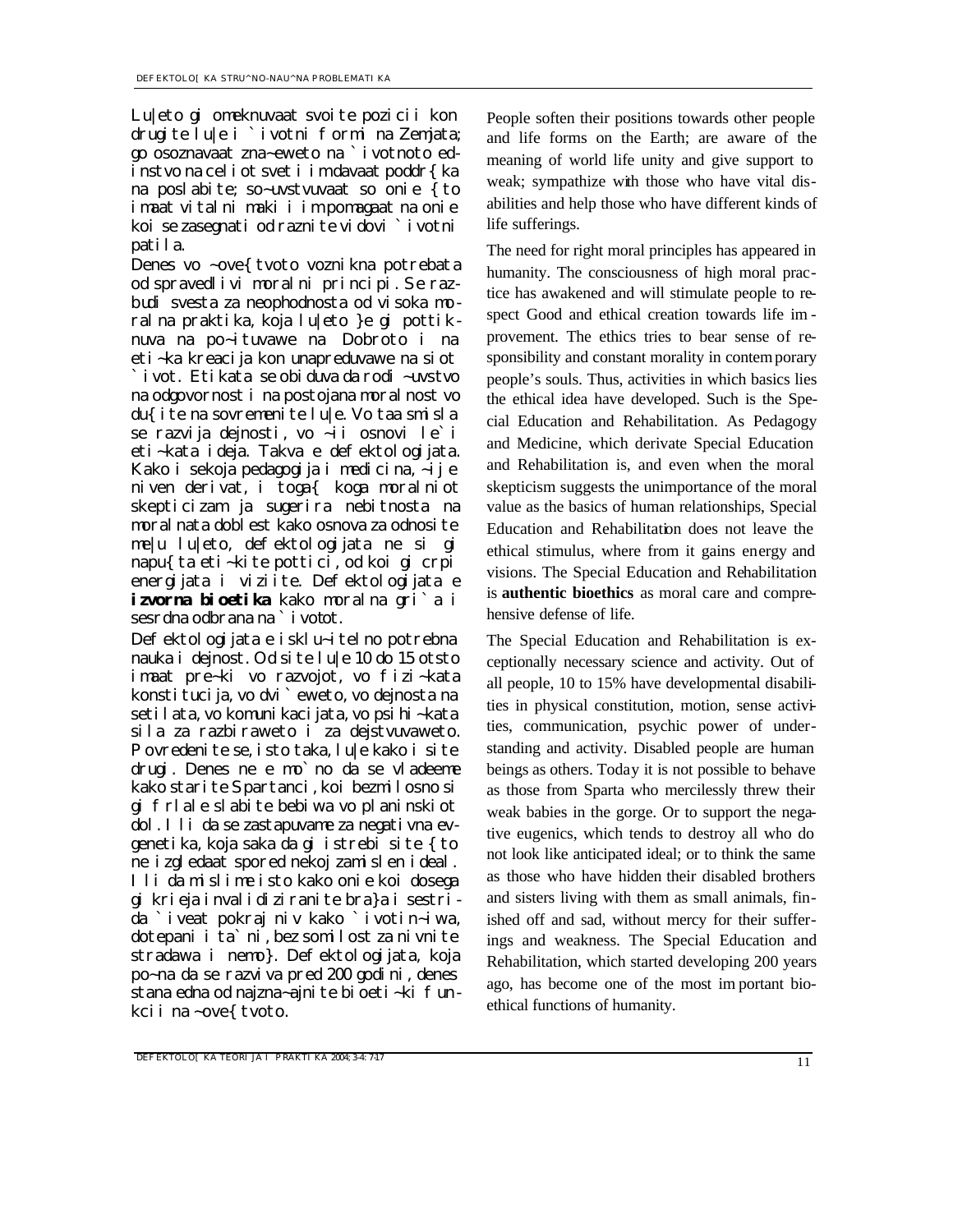Defektologijata gi ispituva nesre}ite na li~nostite so pre~ki vo razvojot i im po maga da gi raz vijat funkciite so koi se manifestiraat `ivotnite sili i potrebi na ~ovekot, a koi tie te{ko gi izvr{uvaat. Zatoa taa e prvenstveno eti~ka, bioeti~ka diciplina.

Defektol ogi jata proi zleze od potrebata da mu se pomogne nekomu { to strada. Toa e izvorna moralna intencija, del od najzna~ajniot eti~ki kompleks, { to gi vklu~uva golemite izvori na moralnosta vo li~nosta  svrtenost kon drugi ot, razbi rawe, nezatvorawe na moralnoto setilo, so~uvstvo, somilost, jasna svest za odgovornosta i nebegawe od nea, pravewe dobro i prodol`itelno dobro dejstvuvawe, insistirawe deka dobroto e smisla na `iveeweto. Defektologijata e svoeviden kondenzator na eti~kata energija, aktiviraj}i gi ~ovekovite moral ni sili, afirmiraj}i ja univerzalnosta na etikata vo ~ovekoviot `ivot. Taa pretstavuva osnova za sozdavawe edna, barem male~ ka, eti~ka zaednica, koja funkcionira vrz po~ituvaweto i sledeweto na moralnite emocii i barawa.

Defektologijata e primer za zgusnat eti~ki ambient. Na `ivotnata potreba na unesre}enite da dobivaat pomo{, osobeno od onie {to mo`e najdobro da im pomognatodgovara eti~kata strast na defektol ozite da ja davaat neophodnata i ~esto te{ka pomo{, i toa na najdobar mo`en na~in. Defektolo{kata aktivnost e eden od obrascite kako za provoklasna eti~ka dejnost vo ~ove{ tvoto, taka i za dejnost koja, spored su{ tinata e bioeti~ki strukturirana. Eti~kata koncentracija vo nea sekoj mig gi repetira osnovnite moralni inspiracii i ja gradi eti~kata dimenzija na dejnosta kako kup od pesok vo koj sekoe zrnce go ima istoto zna~ewe i istata smisla-sekoj defektolo{ki akt ima ista moralna dimenzija kako i seta taa bioeti~ka dejnost voop{ to.

# *Vrvno eti~ko zna~ewe na defektologijata*

Special Education and Rehabilitation examines the misfortunes of people with developmental disabilities and helps them to develop life functions and human needs, fulfilled with difficulties by them. Thus, it is primarily ethical, bioethical discipline.

The Special Education and Rehabilitation appeared as the result of the need for helping the sufferers. It is authentic moral intention, part of the most significant ethical complex, which includes great sources of morality of people – friendly relationship towards others, understanding, openness of moral senses, sympathy, compassion, pure consciousness for responsibility and duty, doing good and continuous well activity, insisting that good is the meaning of life. The Special Education and Rehabilitation is a kind of condenser of ethical energy, activating the human moral powers, affirming the universality of the ethics in human life, it presents the basics in creation of small, ethical community that functions with respect and follow ups of moral emotions and requests.

The Special Education and Rehabilitation is the example of condense ethical ambient. The ethical passion of special educators to give necessary and often hard assistance responds to the life needs of dis abled people to get help, especially from those who help them best. The Special Education and Rehabilitation activity is one of the patterns both as first class ethical human activity and activity, according to its essence, is bioethical structure. The ethical concentration in it repeats the basic moral inspirations frequently and builds the ethical dimension of the activity as sand tower where every grain has the same meaning and sense – every act of Special Education and Rehabilitation has the same moral dimension as the bioethical activity itself.

# *Main Ethical Meaning of Special Education and Rehabilitation*

Defektolo{ kata dejnost i nauka, kako i The Special Education and Rehabilitation activity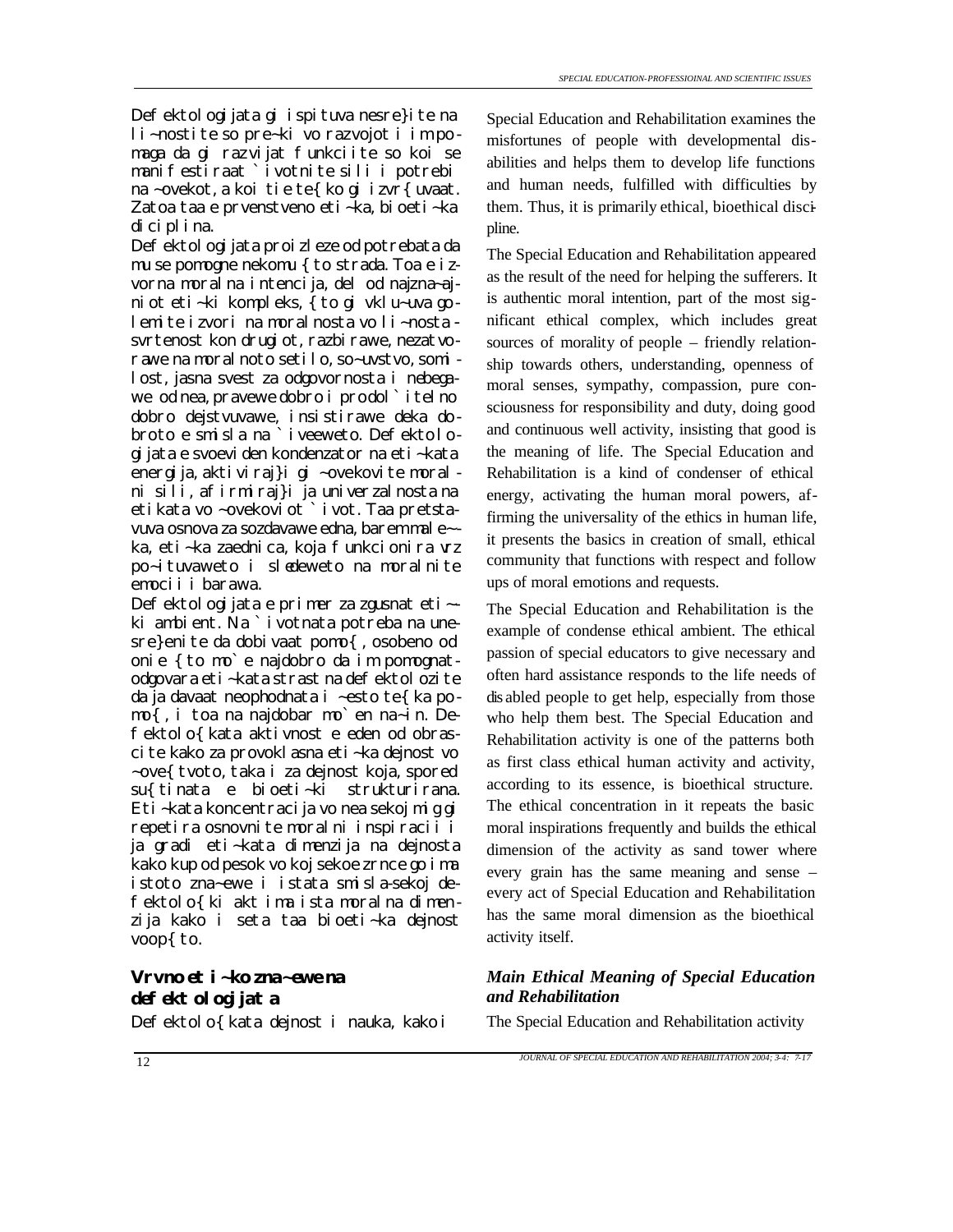~ovekovite aktivnosti i nau~ni disciplini so sli~na naso~enost i eti~ka zasnovanost (medicina, veterina, pedagogija i dr.), spa|aat vo najvisokoto ramni{te na socijalnata eti~ka mre`a. Tie go zazemaat vrvot na kolektivnoto eti~ko tvore{tvo na ~ove{ tvoto ne samo spored rezultatite  $\{$  to mu se potrebni na ~ove $\{$  tvoto, tuku i spored moral nata intencija na dejstvenicite.

Etikata e vgradena vo temelite na defektologijata. Ovaa humana dol`nost ima zna- ~ajni, dolgotrajni i te{ki zada~i. Znaewata i zada~ite na defektologijata pretstavuvaat skoncentriran izblik na eti~nost eti~nosta na ~ove{ tvoto, svoevidno nasobirawe na najdobroto { to go dava i mo`e da go dade ~ovekot vo sekojdnevnite dejstva. Eti~kata veli~ina na ovaa profesija se olicetvoruva so blagorodnosta na defektolo{kata gri`a i zada~i, so koi na nesposobniot, nemo}niot, bessilniot mu se pomaga da go `ivee `ivotot ili, u{ te pove}e, da se osposobi za aktivnost  $\{$  to  $\}$ e mu gi ovozmo`i i pribli`i dimenziite na ~ove~kata "normalnost#.

Zada~ata na defektologijata e za{titna i podgotvuva~ka. Taa treba da obezbedi podobro da `iveat i da pravat ne{to va`no onie ~ove~ki su{testva koi imaat problemi so sproveduvaweto na `ivotnite funkcii i so dostigaweto na standardnoto civilizacisko nivo vo ostvaruvawe na potrebite i vo projavuvawe na svoite sili. Eti~kata dimenzija na defektologijata e u{te pogolema koga ne se zadovoluva so za{titna gri`a za ~ove~kite su{testva so pre~ki vo razvojot i vo funkciite, tuku nastojuva niv da gi podgotvi i samite ne{to da storat za sopstvenoto `iveewe i dejstvuvawe. Toa zna~i deka tuka se neguvaat optimizam, nade`, verba vo ~ove~kite sili, se pottiknuvaat skrieni energii i potencijali za tie da se manifestiraat, se kultiviraat ~ove~kite nikulci, kolku i da se male~ki, za da pro'rtat. Ovdeka { ansite najprvin se definiraat i se konstituiraat kako { ansi (za slepite da ~itat, gluvite da komuniciraat, povredenite da bidat aktivni, razbolenite da "ne se predavaat#), za

*DEFEKTOLO[KA TEORIJA I PRAKTIKA 2004; 3-4: 7-17*

and science, as well as human activities and scientific disciplines with similar direction and ethical basics (medicine, veterinary medicine, pedagogy and others) belong to the highest level of social and ethical network. They are at the top of the collective and ethical human creativity because of the results and creators' of moral intention.

Special Education and Rehabilitation implements the ethics within its activities. This human responsibility has important, long-lasting and difficult tasks. The knowledge and task of Special education and Rehabilitation are concentrated burst of human ethics and the best collection of everything human can give in their everyday activities. The ethical value of this profession is personalized through gratitude of Special Education and Rehabilitation care and tasks, helping the disabled, helpless, weak people to live their lives and enabling them for activities, which will bring closer the dimensions of human "normality".

The Special Education and Rehabilitation has protective and preparatory tasks. It has to provide disabled people with better lives and to enable them to do important things; people who have problems with implementation of life functions and accomplishments of standard civilization level in realization of their needs and expressing their powers. The ethical dimension of Special Education and Rehabilitation is not satisfied only with its protective care for human beings with developmental and functional disabilities but it tries to prepare them to do something for their own lives and activities. It means that it cherishes optimism, hope, belief in human powers and stimulates hidden energies and potentials in order human sprouts, no matter how small they are, to be manifested and cultivated. Herewith, we firstly define the chances and constitute them as chances (blind people to be able to red, deaf people to be able to communicate, injured people to be active, ill people "not to give up") and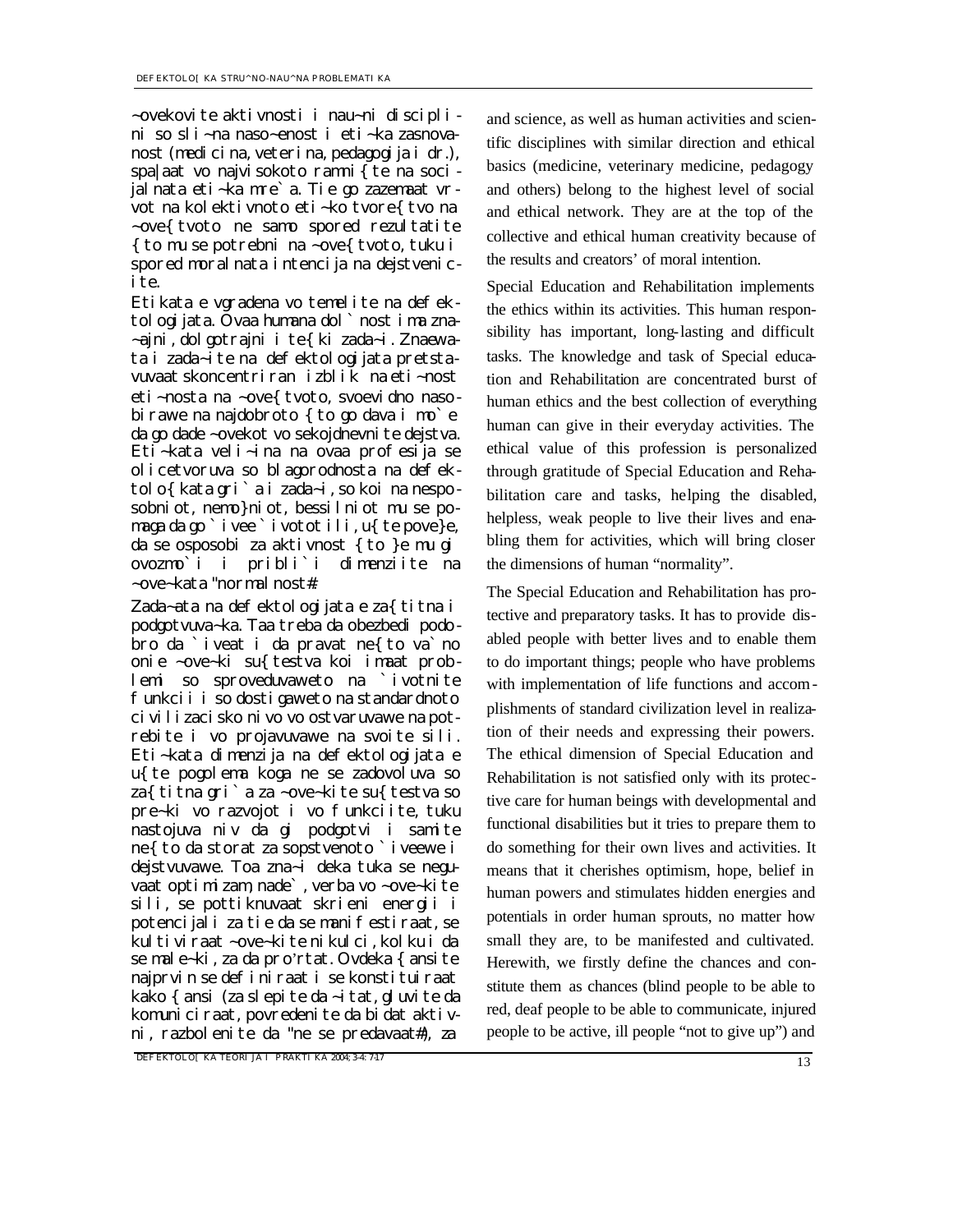potoa da se stori mnogu {ansite da stanat real nost. Defektol ogi jata pretstavuva soodvetno bal ansi rawe na ` i votni te procesi me|u potencijalite i realizacijata (najpoznatiot sovremen fizi~ar Stiven Hoking e apsoluten invalid vo site vidovi setila, dvi`ewe i komunikacija-no so pomo{ na sovremenata nauka nemu mu e ovozmo`eno i natamu da tvori i da predava). Defektologijata e kreativnost vo osnovata, no ne i tvore{tvo na opredeleni celi, tuku e tvore{tvo, ~ija cel e da se razbudi zapretanoto za da mo`e li~nosta da kreira, za da se iskoristi seta ~ove~ka du{evnost, duhovnost, vitalnost i znaewe vo slu`ba na moralot ~ij objekt e zagubenoto ~ove~ko su{ testvo.

**Bioeti~kata uloga na defektologijata vo oblikuvaweto na `ivotot e ramna na bo- `estvenata kreativnost**, **sfatena kako o`ivuvawe na postojnoto**, no koe u{ te ne postoi vo vid na su{ testvo na sloboden izraz. Neka bide poso~eno samo edno potsetuvawekol ku e grozno koga na ~ovekot mu se zatvoreni potencijalite; ili; kolku e lo{a zarobenosta na `elbite i silite kaj ~ovekot?! Su{ testvata za koi se gri`i defektologijata se vo takva postojana ili dolgovremena situacija. Nivnata zaklu~enost i bezizleznost se onti~ki, ne temporalni, tie se nivna su{nost, ne privremena forma.

Defektologijata ne samo { to se trudi da gi spasi i da gi spasuva vakvite su{testva; taa na svetot mu poka`uva deka slobodata vo manifestirawe na silite e osnova na ~ovekuvaweto. Zatoa defektologijata e prvoklasna op $\{ta$  pedagogija i li~na medicina. Taa e nezaobi kol na demonstracija na zagri-`enosta i na odgovornosta za `iveeweto. Taa ima univerzalno eti~ko zna~ewe. Duri i koga (so `alewe mo`e da se konstatira deka) organiziraniot sistem i potencijalite na defektologijata ne se apsolutno golemi, taa e eti~ki fakt od prv red-defektolo{kata dejnost zna~i realizacija na dobroto, afirmacija na dobromislata i na blagonaklonosta. Taa e izraz na trudeweto za realizacija na blagorodnite `ivotni zada~i.

then much has to be done the chances to become reality. The Special Education and Rehabilitation is a balance of life processes between potentials and implementation (the best-known contemporary physicist Stephen Hawking is an absolute disabled person with all his senses, movement and communication – but the contemporary science helps him to create and teach). The Special Education and Rehabilitation is a creativity in its base, it is not creativity for determined aims but it is a creativity which aims to wake up what is hidden in order to enable people to create, to use Human spirituality, sensibility, vitality and knowledge to serve moral which object is the lost human being.

**Bioethical role of Special Education and Rehabilitation in shaping life is equal to the Devine creativity, considered as revival of the existing,** but it is not yet a kind of being of free expression. Let us recall how ugly locked human potentials are and how bad the captivity of human wishes and powers is! The human beings Special Education and Rehabilitation cares for are in such permanent or long-time situation. Being locked and hopeless means their permanent existing, not temporarily, their essence, not temporary form.

The Special Education and Rehabilitation strives to save and saves such beings; it shows the world that the freedom in power manifestation is a base for humanity. Therefore, the Special Education and Rehabilitation is first-class general pedagogy and personal medicine. It is an unavoidable demonstration of worry and responsibility for living. It has universal ethical meaning. Unfortunately, even when the organized system and potentials of Special Education and Rehabilitation are not absolutely large it is an ethical factor of first degree – the Special Education and Rehabilitation activity means implementation of good, affirmation of good thought and friendliness. It is an expression of attempts foe implementation of noble life tasks.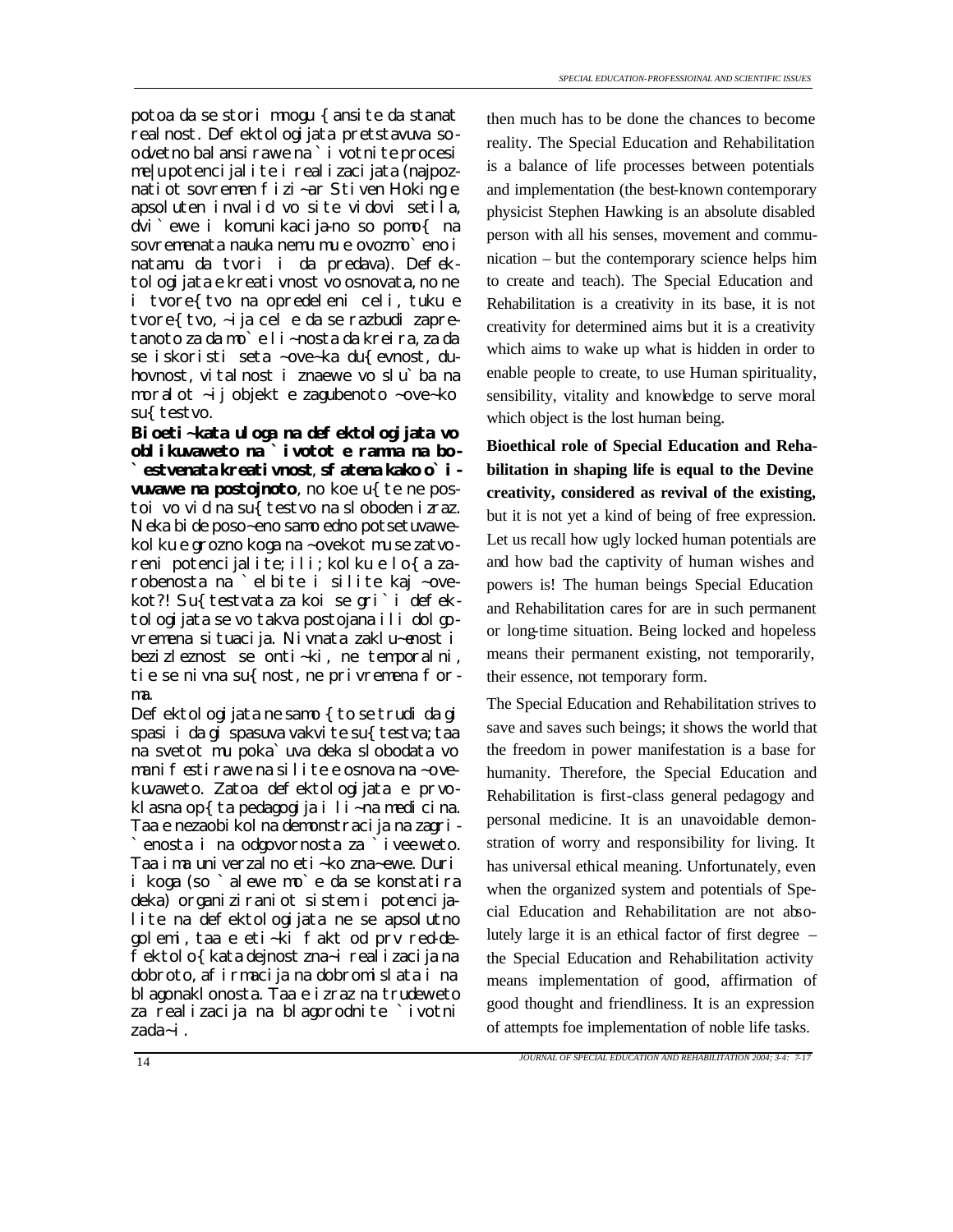Defektologijata e su{tinska bioetika. The Special Education and Rehabilitation is essen-

# *Li~nata etika na defektologot Special Teacher's Personal Ethics*

Vakvo naglaseno eti~ko zna~ewe go ima i profesionalniot moral na defektolozite. Defektologijata e primer za osobena etika na profesijata. Kako zna~ajna bioeti~ka funkcija, za defektolozite e mnogu zna~ajna tokmu li~nata moralna dimenzija, eti~ nosta na nivnata li~nost. Kaj mnozinstvoto ~ove~ki aktivnosti e va`no samo dobroto izvr{ uvawe na dejnosta. Vo defektologijata eti~koto e vklu~eno vo prirodata na aktivnosta-nema dobra defektolo{ka akcija bez visoka moralna cel i dejstvo, bidej}i pragmati~nata strana na dejnosta ne e mo`no da se realizira bez moralnite celi, bez strogata eti~ka inspiracija na dejstvenikot i bez visokite bioeti~ki ambicii na celata profesija. Moral ot ne e samo forma na li~nosta { to se opredelila za defektolo{ka aktivnost, tuku toj e supstancijalen izvor na nejzinata odluka za ovaa aktivnost, u{te pove}e ako se izbira za celosna `ivotna zada~a, koja }e go ispolni siot nejzin `ivoten vek. Zatoa defektologijata ne e samo profesija (vo smisla deka so izvr{uvaweto na zada~ite se zavr- {uvaat ~ove~kite dimenzii na rabotata), tuku taa e osoben **povik**. Stanuva zbor za edna krajna inspiracija vo `ivotot na li~nosta, koja svojot `ivot go definira kako li~na gri`a i borba za pomo{ na nastradaniot, odnosno i kako sevkupna gri`a za podobro ~ove~ko ` i veewe voop{ to. Sekoj { to go gradi defektolo{ kiot sistem e visoko vrednuvan i se po~ituva negovata odgovorna zada~a. Taa li~nost ostvaruva celi {to ne se neposredno nejzini li~ni (zada~ata e bioeti~ka i op{to~ove~ka, korisna, pred sé, za unesre}enite i za celinata na svetot). Toa e vidlivo pri sekoj defektolo{ki akt. Zada~ite i obvrskite vo

defektologijata se mo{ne golemi. A od eti~ka gledna to~ka defektolozite ne dejstvuvaat kako zainteresirani edinki, tuku

tial bioethics.

The professional moral of special teachers has also emphasized ethical meaning. The Special Ed ucation and Rehabilitation is an example for professional ethics. The personal moral dimension of special teachers is their very important bioethical function. Most human activities only require well performance. In Special Education and Rehabilitation, the ethics is included in the nature of the activities – there is no well-done Special Education and Rehabilitation activity without high moral aim, because the pragmatic side of the activity requires implementation of moral aims, strict ethical inspiration of the doer and high bioethical ambitions of the profession itself. The moral of people who devote themselves to Special Education and Rehabilitation activities is a substantial source of their decision for such activity, even more when this activity is chosen to be their life career. Therefore, the Special Education and Rehabilitation is not only a profession (fulfillment of task is not the end of human work) it is an **appeal**. It is an inspiration in people's lives, when their lives are defined as personal care and struggle to help disabled people, i.e. a complete care for better living.

People, who build the system of Special Education and Rehabilitation, because of their responsible task, are highly evaluated and respected. These people realize goals that are not their personal ones (the task is bioethical and human, useful for disabled people and humanity in general). It is obvious in any activity of Special Education and Rehabilitation. The tasks and obligations in Special Education and Rehabilitation are enormous. From ethical point of view, the special teachers do not act as interested individuals but as representatives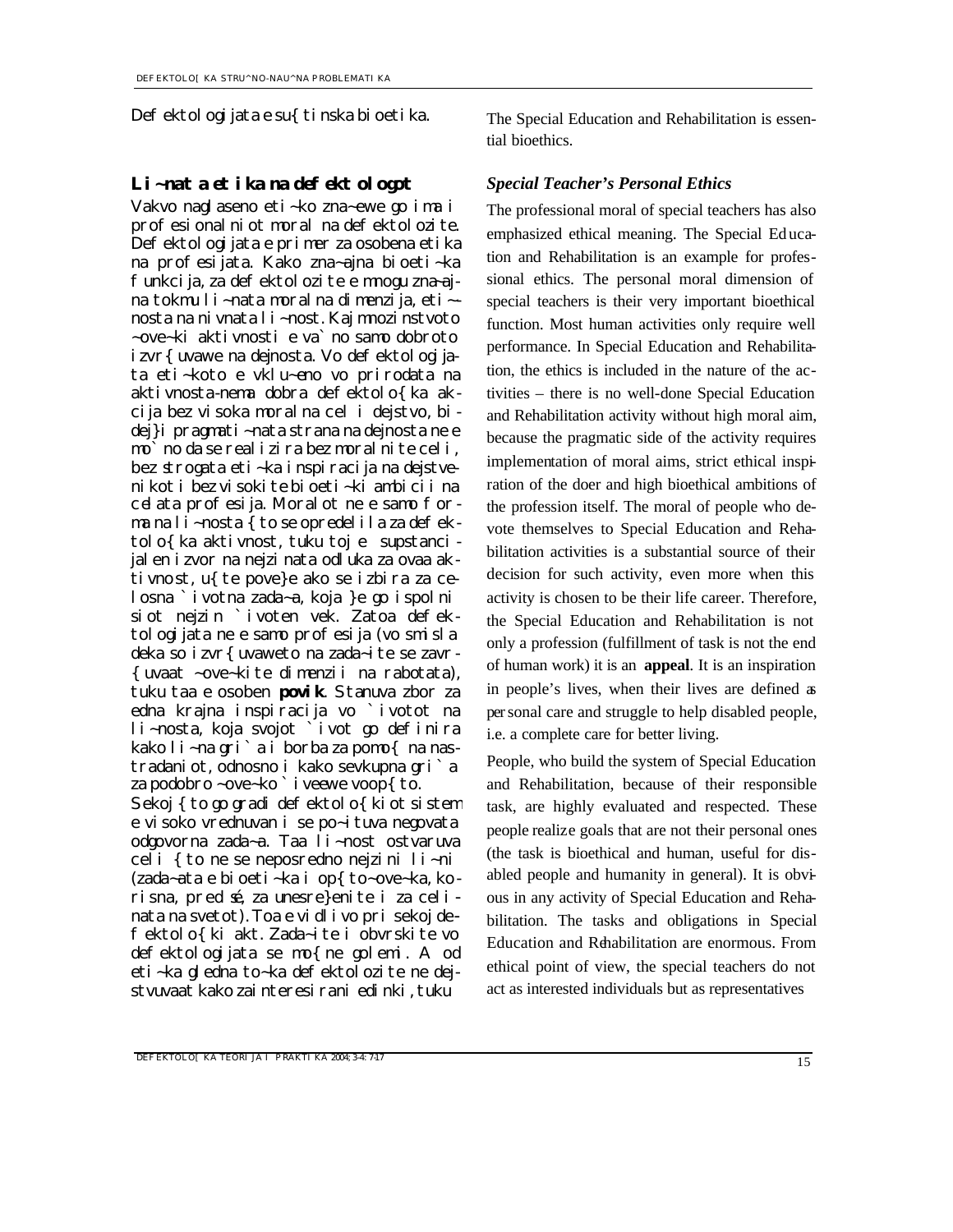kako zastapnici na edna visokomoralna op{to~ove~ka dejnost. Zna~eweto na ovaa va`na javna funkcija e u{ te pogolemo vo sovremenite civilizirani odnosi; pritoa, rezultatite i doblesta se postignuvaat samo niz golemi maki, dejstveni i so~uvstveni stradawa, nekoga{-bidej}i sekoj vakov akt e dolgotraen - i bez realno zabele`uvawe koja postapka ili koja li~nost, i nvolvirana vo procesot na rehabilitacija, vistinski go dale sakaniot pridones.

Za defektologijata, zna~i, eti~nosta e su{ tinska. Moralnata kazuistika e jasnaprvata cel e da mu se napravi dobro na nesre}niot; no ovie krajno dobri dela se pravat bez direktna vrska so jasno vidliviot rezultat. Defektologijata ja ima sudbinata na moralnosta (i na ~ove~kata kultura) vo celost-ne{to se pravi zatoa { to toa treba da se pravi, a ne zatoa { to se o~ekuva nagrada. Duri, nebare o~ekuvaniot rezultat ne treba da se povrzuva so dejstvenikot, bidej}i radosta na dobroto delo ostanuva negova li~na satisfakcija, a uspe{ nosta na rezul tatot e pridobivka za onoj {to ja o~ekuva i ja dobiva pomo{ta. Zatoa mo<sup>'</sup>e da se ka'e deka defektologi jata e edna od onie retki ~ove~ki dejnosti kade { to aktivnosta se izvr{ uva zaradi dobroto po sebe, zaradi dobroto na drugiot, zaradi dobrotvornosta voop{to.

Kaj defektolo{ kata slu`ba, koja e te{ka i mo{ne odgovorna, se zgolemuvaat i bazi~ nite bioeti~ki socijalni aspekti. Taa ne im e sekoga{ potrebna na sekoj ~ovek i na site lu|e. Mnozinstvoto nemaat direktna li~na potreba od nea. Me|utoa, taa e vrvna eti~ka nadogradba na sovremenoto ~ove{ tvo, koe ja ohrabruva vakvata dejnost za da im se pomogne na unesre}enite, za da bidat i tie izramneti so drugite lu|e vo potencijalite i vo u`ivaweto na ubavinite na ivotot. Poradi toa, defektologijata ne pobaruva od dejstvenikot samo prirodni eti~ki pottici za dejstvuvaweto i za svojata samopromocija, ni samo zgolemeni eti~ki pobudi svojstveni za najte{kite zanaeti  $\overline{\xi}$  to se odvivaat vo dopir so lu|eto i baraat ogromna nastoj~ivost i izdr`livost.

of high moral human activity. The meaning of this important public function is even greater in contemporary civilized relationships; the results and virtue are gained through great troubles and sufferings - because they are long lasting – it is not important what activity and personality, involved in the process of rehabilitation, give the real contribution.

The ethics is essential for Special Education and Rehabilitation. Moral *casuistique* is clear – the first aim is to do the disabled good; but these good deeds are done without direct relationship with clear results. The Special Education and Rehabilitation has the destiny of morality (and of human culture, too) – something is done because something has to be done, and not because a reward is expected. Even the expected result has not to be connected with the doer, because the joy of the good deed is one's personal satisfaction, and the success of the result is a benefit for the one who expects it and gets the assistance. The Special Education and Rehabilitation is one of the rare human activities where the activity is accomplished because of the good in itself, someone's good, charity in general.

The Special Education and Rehabilitation service is hard and very responsible, so the basic bioethical social aspects are enlarged. It is not always necessary for the individual or people in general. Most people do not have direct personal ne eds for it. It is main ethical development of contemporary humanity, which encourages such activity to help disabled people in order to make them equal with others in potentials and enjoyment of the beauties of life. The Special Education and Rehabilitatio n neither requires from the doer natural ethical stimulus to act for self-promotion nor enlarged ethical incentives that are characteristic for the most difficult jobs with people and require enormous persistence and endurance.